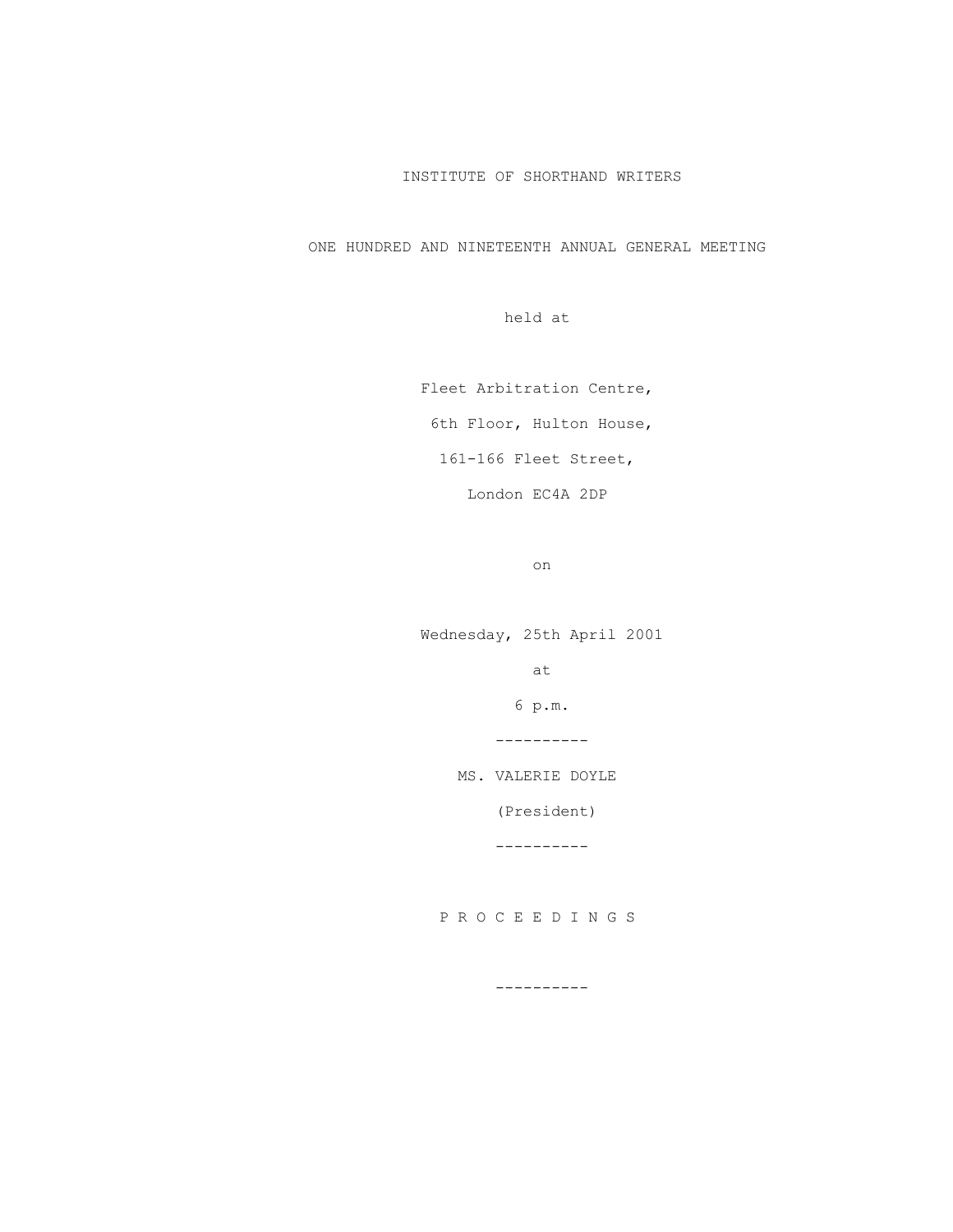THE PRESIDENT: Ladies and gentlemen, we are about to start, but I have to say that we are not quite quorate. We should have a few more members here, but with everyone's permission we could start. (Agreed)

Agenda Item 1

Notice of Meeting

 THE PRESIDENT: Mary Sorene, our Secretary, will open the meeting.

(The Notice of Meeting was read)

Agenda Item 2

Apologies for Absence

THE PRESIDENT: We now come to Apologies for Absence.

 (Apologies were received from: Anne Mills, Rita Fox, Joan Webb, Jackie Roper, Jean Gough, Pauline Humphreys, Lynn Briault, Robyn Nott, Christine Lawton, Ann Hill, Naomi Forrest, Fiona Pettitt, Helen Tennyson-Spelman and Julie Milliken)

Agenda Item 3

Minutes of the 2000 AGM

 THE PRESIDENT: Are the Minutes of the last AGM agreed? They were sent to the membership. (No response) As there are no comments, we take them as agreed.

> (The Minutes of the 2000 AGM were agreed and signed as a correct record of the meeting)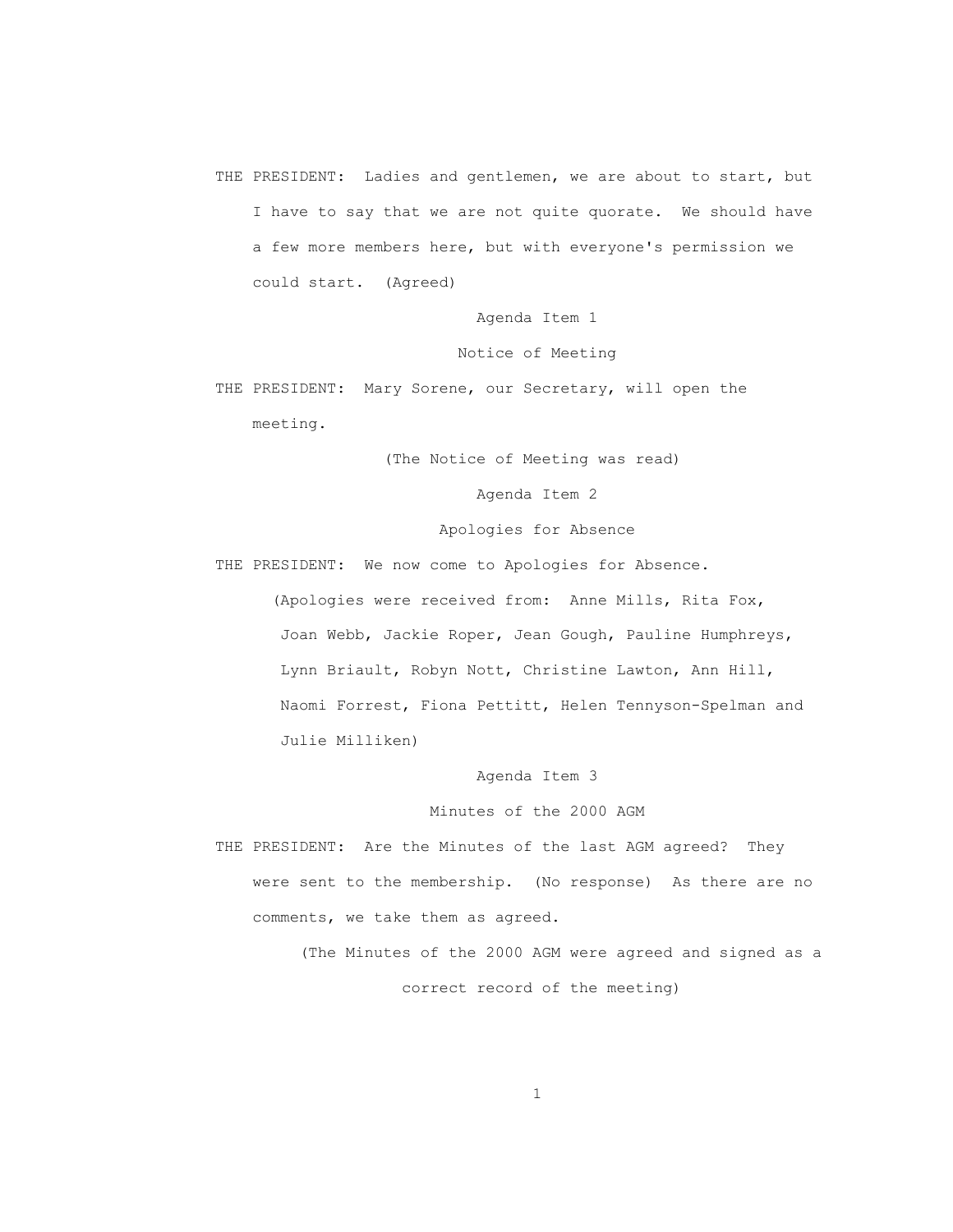### Agenda Item 4

### Presidential Address

 THE PRESIDENT: Ladies and gentlemen, this is the One Hundred and Nineteenth Annual General Meeting of the Institute. I have to say that it has been a fairly quiet year compared with some that the Council has experienced.

 Some members were worried earlier this year when Possum Controls announced that they were considering a sale of their Palantype Division. The news this week from Possum is that there was an offer for sale and interest was shown. However, in the end, no sale took place. Possum continues to own the Palantype Division and carry out repairs and servicing of machines, so matters go on as before.

 A large sum of money -- I believe £94 million -- has been made available by the Lord Chancellor's Department to modernise the Crown Court system; that is, by introducing new technology in a very practical way into the court room. This includes evidence in electronic form, in fact, bringing computerisation into the court room in a much wider way, and documents behind the scenes being forwarded and accessed much more speedily.

 With regard to the Review of Criminal Courts being conducted by Auld LJ, no report is available yet. The report is in a state of preparation still and is expected to be published shortly.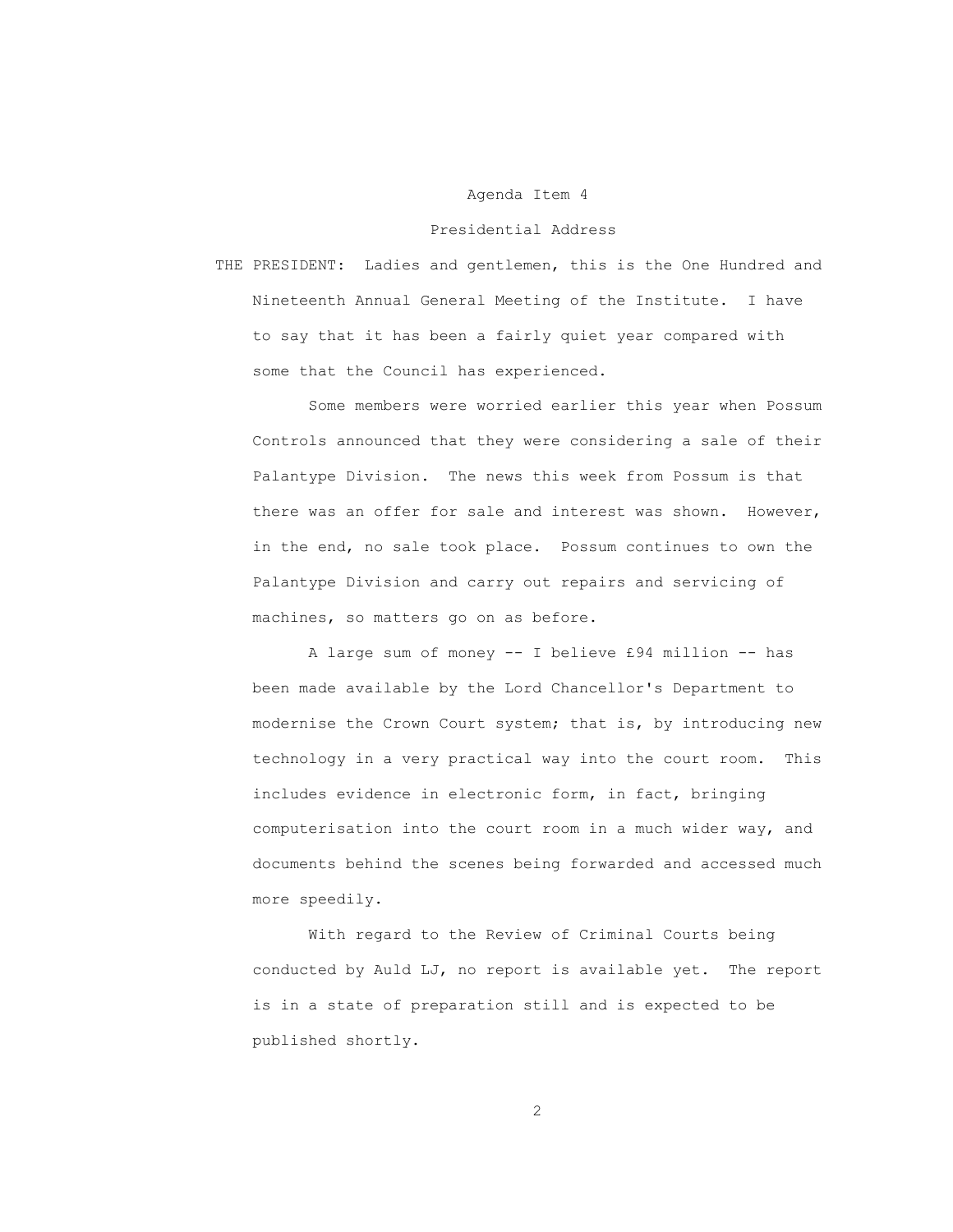On the subject of reports, Sir Andrew Leggatt is conducting a review of tribunals. We will, no doubt, be informed of its findings at its conclusion.

 We have in attendance this evening Mr. Martin Bangs from TalkWriteBack, who will speak to us about the digital recording of proceedings and its transmission over the wire for transcription. A lot of interest has been shown in this system. I am sure it will be an interesting talk and I know that many of us are looking forward to it.

 The Institute has been invited by the National Association for Deafened People to organise a seminar covering training and technology with emphasis on providing text support for deafened people. The seminar has been made possible because the NADP has obtained a Lottery grant of £5,000 for this purpose, a sum which will go a long way towards its costs. Members who have booked to attend will pay a small contribution and the rest of the cost is being met by the Institute.

It will be noted that, although our bank balance is healthy and remains in credit, our expenses this year have been more than our income. This is because the membership is falling and, therefore, subscriptions, which are our main source of revenue, are fewer. The shortfall is met out of our capital. This has been the pattern in the past few years. As investment capital dwindles, combined with low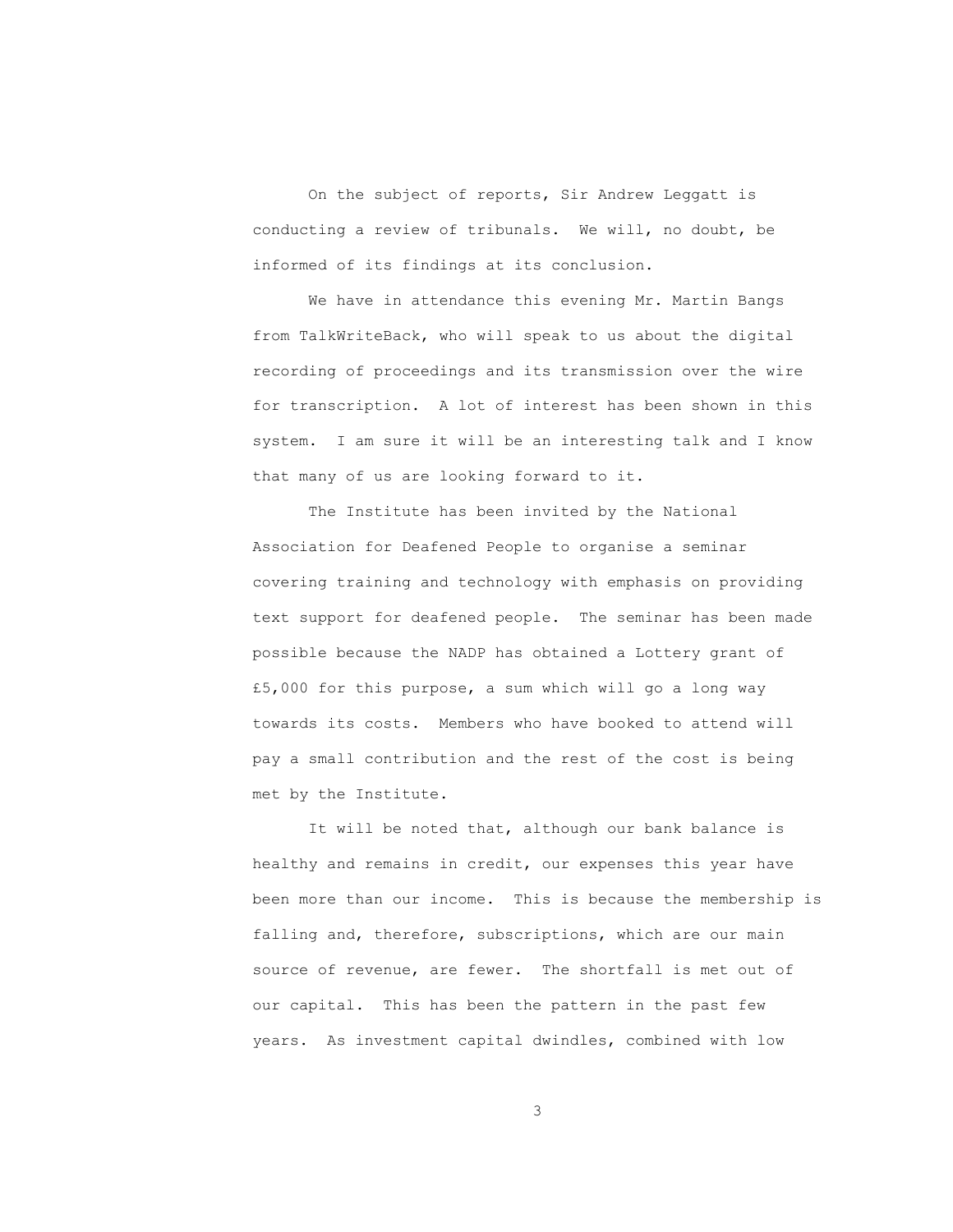interest rates, interest earned is less.

 The Institute pegged subscriptions at their current rate some years ago, and rightly so, because members did take a drop in income. We will look at our expenses again and we hope to be able to reverse this trend.

Two Council members, Sue McIntyre and Jean Gough, tendered their resignations this year. We are sorry to lose them, but I thank them for their work and support which they gave to the Council and for their promised support in the future.

 I give special thanks to Pauline Humphreys, our Treasurer, who has also resigned this year, and Mary Sorene, our Secretary. Pauline has looked after our accounts and dealt with queries for many years. She cannot be with us tonight because of work commitments. Mary has kept order in the correspondence department and keeps a watchful eye on matters of interest which crop up on the Internet.

 That brings me to the end of my speech. It has not been a terribly busy year. No major matters have come to light. If any members have questions or comments that they would like to make, perhaps they would like to mention them now. (No response)

 Betty Willett would like to say a few words on reporter training.

MS. BETTY WILLETT: The President has given me permission to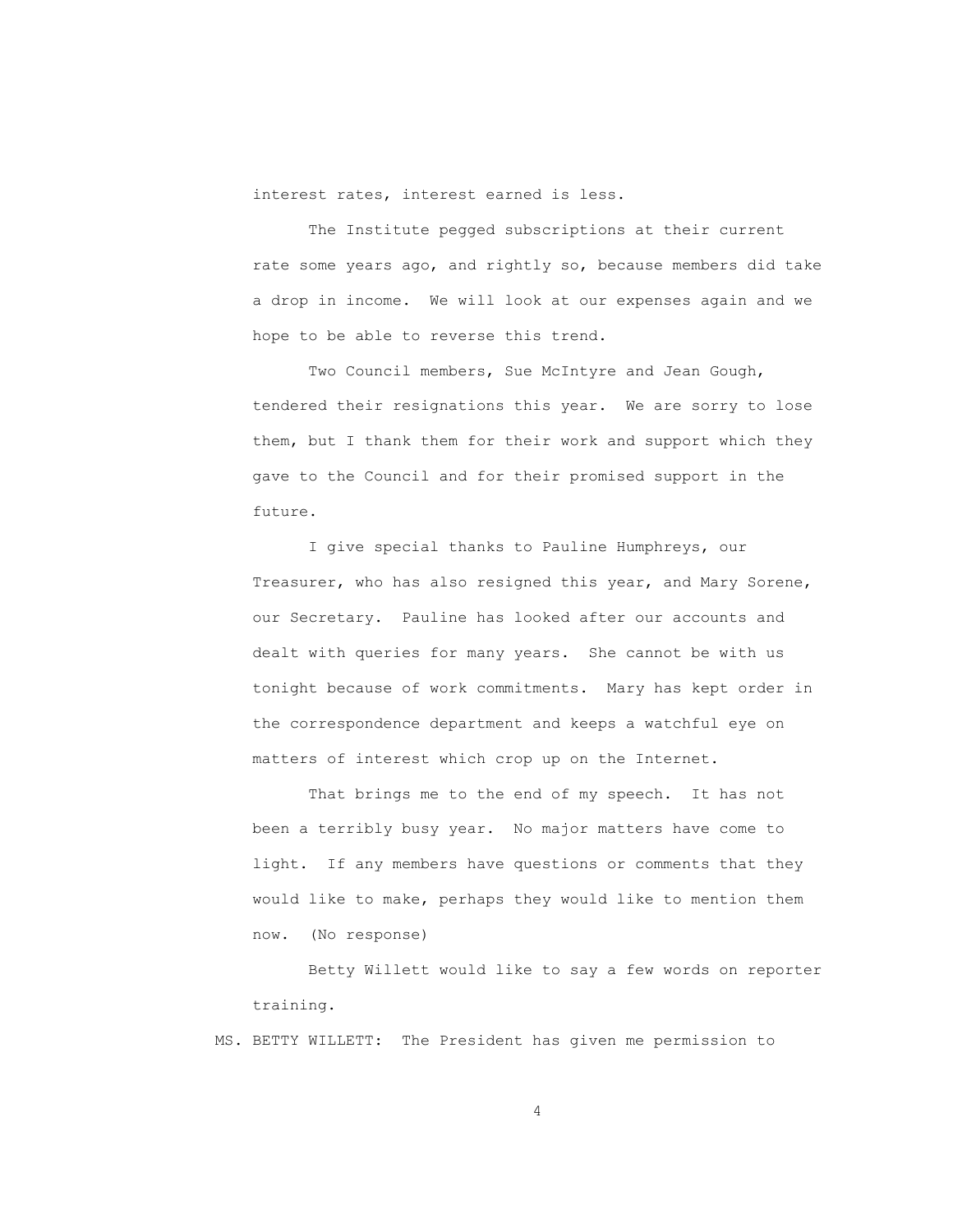mention something which has happened only in the last couple of weeks. An organisation called the United Kingdom Council of Deafness, known as UCOD -- some of you who are palantypists or stenotypists will realise how funny that comes out as sometimes -- is very concerned about the shortage of stenotypists and palantypists to provide a text service for deaf people. So they are looking into the training possibilities and are trying to get some funding to see what they can do. The stupid thing is that they have set up a committee without any in-put at all from any technician in the field, which is the usual way things are done, so those of us who are working in this field get e-mails from all and sundry asking for advice on various matters. However, it shows that somebody is trying to do something about training.

 I apologise to my Council members that I did not mention this item in the meeting beforehand, but we did not really have much time available. I will keep everyone up to date on this subject and will let you know what happens through the newsletter. This, of course, means that some people will be available who will not necessarily go into the deaf world but who might be prepared to work in courts, if there are any courts in future, or in the private field. Thank you.

 $\sim$  5  $\sim$  5  $\sim$  5  $\sim$  5  $\sim$  5  $\sim$  5  $\sim$  5  $\sim$  5  $\sim$  5  $\sim$  5  $\sim$  5  $\sim$  5  $\sim$  5  $\sim$  5  $\sim$  5  $\sim$  5  $\sim$  5  $\sim$  5  $\sim$  5  $\sim$  5  $\sim$  5  $\sim$  5  $\sim$  5  $\sim$  5  $\sim$  5  $\sim$  5  $\sim$  5  $\sim$  5  $\sim$  5  $\sim$  5  $\sim$  5  $\sim$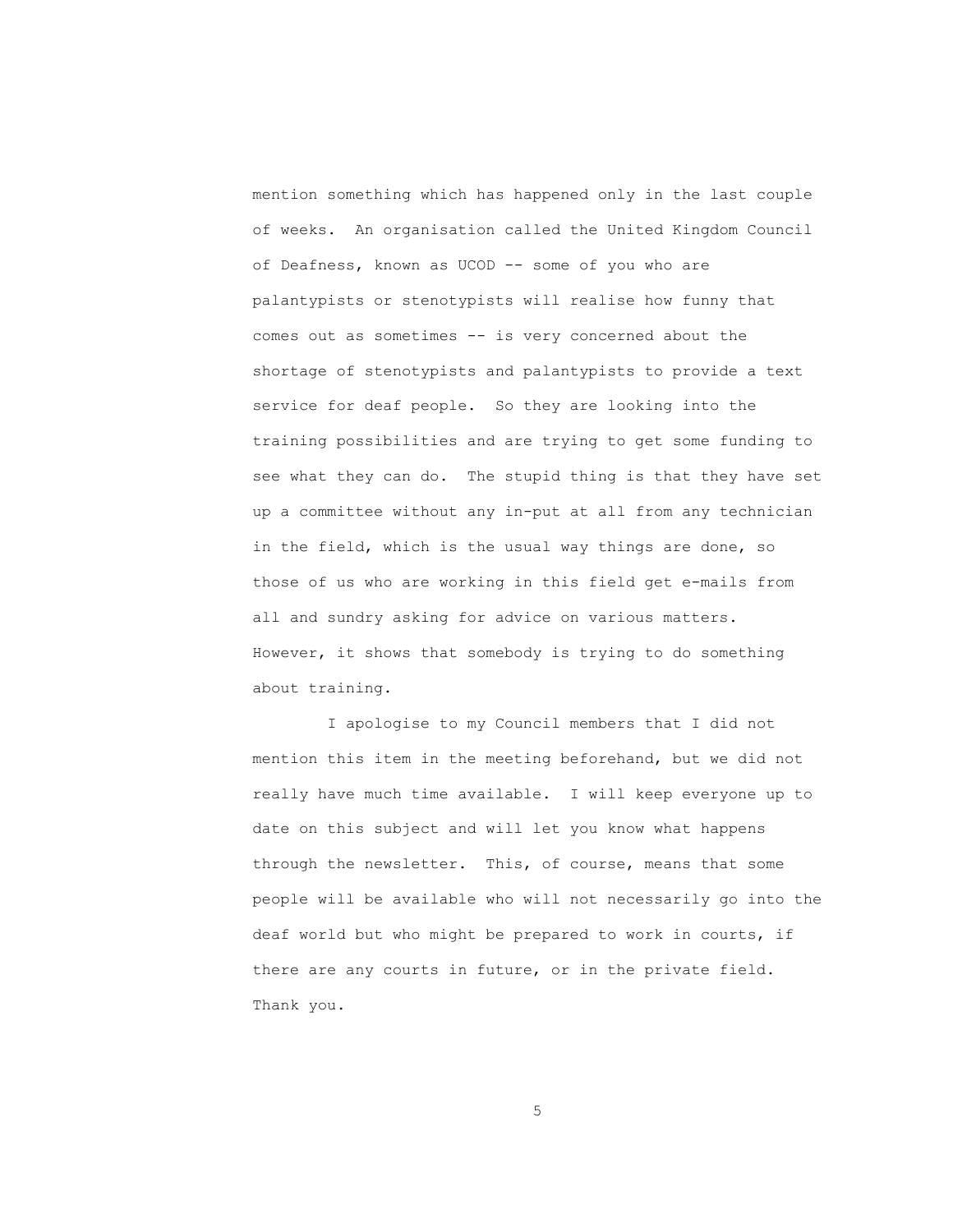### Agenda Item 5

### Treasurer's Report

 THE PRESIDENT: We now move on to the Treasurer's Report. This has been circulated to the membership, but more copies are available if you wish to see them.

 Are there any questions on the Treasurer's Report? (No response)

# Agenda Item 6

### Appointment of Accountant

 THE PRESIDENT: I now move to appoint an accountant for the ensuing year. Mr. Kypri of Woldingham, Surrey, is willing to continue. He is a Chartered Certified Accountant. We need a proposer and seconder?

(Ms. L. Gifford proposed; Ms. F. Dobson seconded)

(The Motion was Carried)

 Mr. Kypri is elected as our accountant for the ensuing year.

Agenda Item 7

#### Election of President Elect

 THE PRESIDENT: We now move to the election of our President Elect. There were no nominations for the Council, so those who retire automatically by rotation automatically offer themselves and are automatically voted back on to the Council.

The members eligible for President Elect are

 $\sim$  6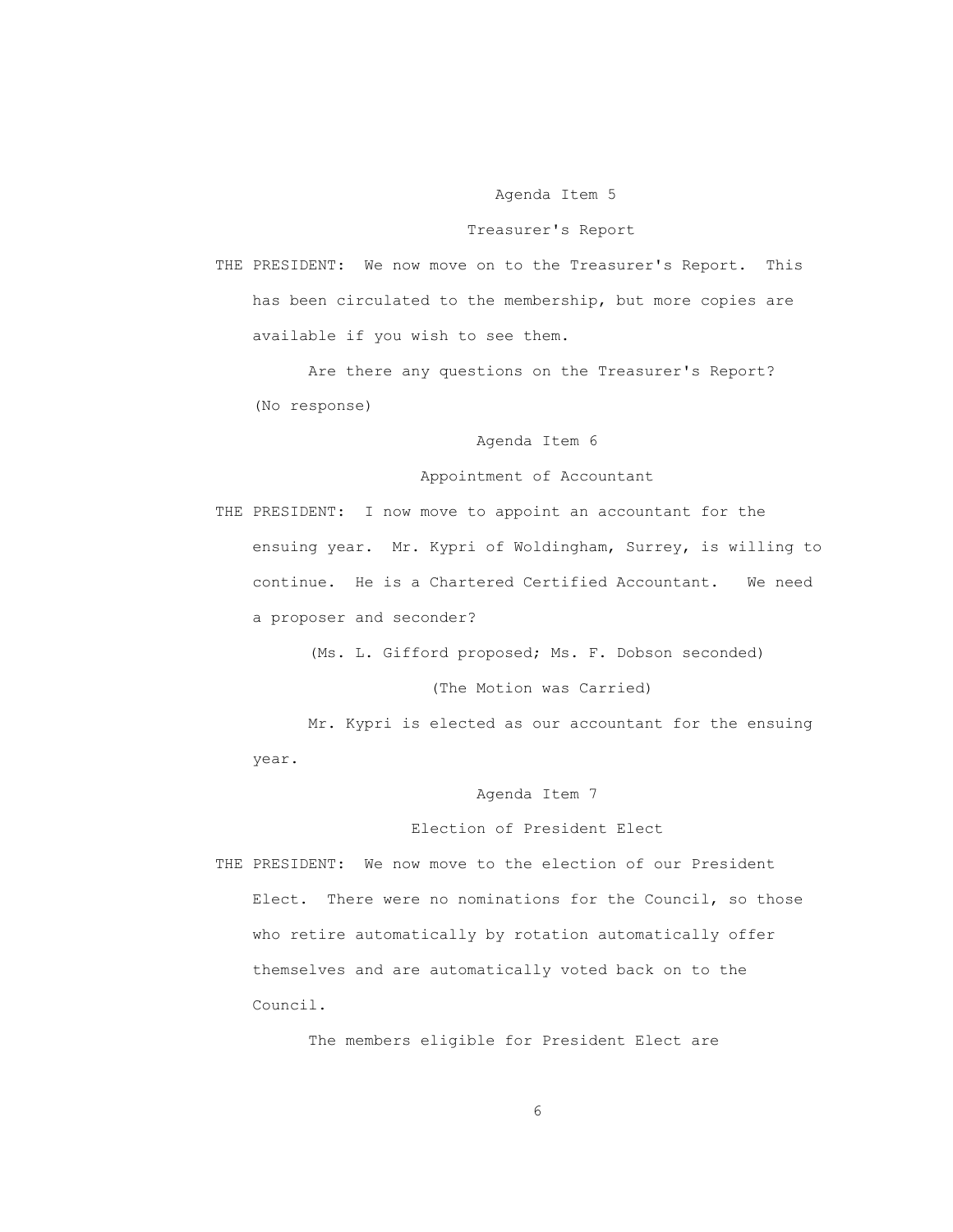Lindsay Bickers (indicated); Stephen Carter, who is not here tonight; Naomi Forrest, who is not here tonight but I think most of you know her; and Robyn Nott.

 The voting slips are being passed out. Members and Fellows are eligible to vote.

(Tellers: Mr. Roger Bell and Ms. Ann Lloyd)

The President Elect is Lindsay Bickers. (Applause)

Agenda Item 8

Date of Next Meeting

 THE PRESIDENT: The next item is to appoint the date for the Annual General Meeting next year. I am told that that will be on 17th April 2002.

Agenda Item 9

Any Other Business

- THE PRESIDENT: Does anyone have anything that they would like to raise or comments to be made?
- MS. DOBSON: Do you know when the report is expected from Auld LJ?
- THE PRESIDENT: On the Crown Courts Review, I telephoned their office this week and I was told that the report was still being prepared, but they actually said it would be a few weeks. That could be three or ten, probably. They said "shortly" and "a few weeks". That is all they could say. It is still being written, so whenever it is finished. That is all I know.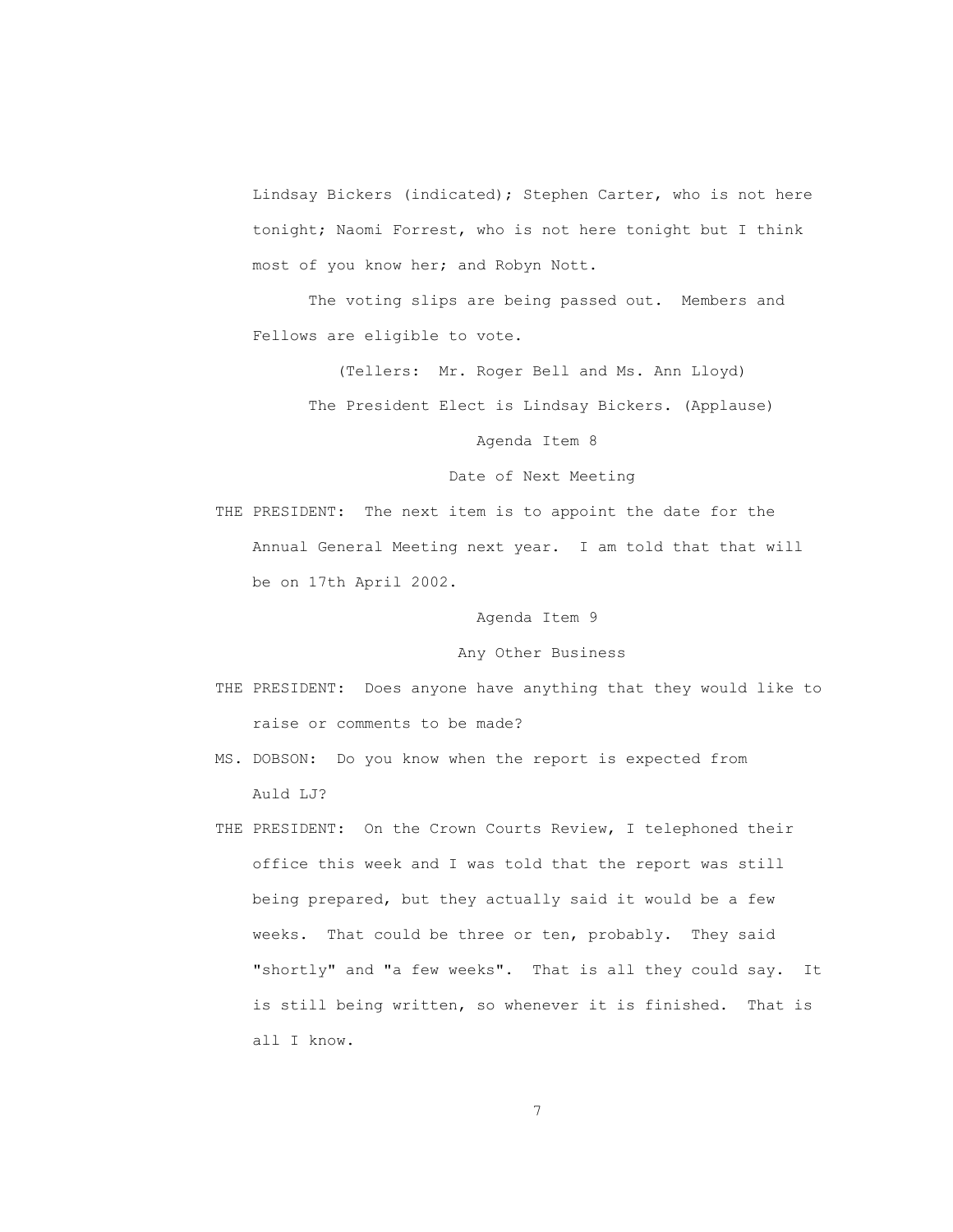- MS. CHANDLER: Let me say that Virginia thinks -- she has some kind of insider information -- that it may be after the Election. It may be being delayed because of the Election. MS. VIRGINIA WASON: That makes sense.
- MS. CHRIS ARMSTRONG: Can I raise a point about Possum and it being sold or that it is up for sale. What is the position now? Is Possum still producing a machine? Can one still buy a Possum machine. Is it status quo?
- THE PRESIDENT: I spoke to Colin Brooks this week. His words were that the Palantype Division -- that part of their business - was offered for sale. Interest has been shown. It was not sold in the end, but things continue as they did before that, that they will repair and service machines. He told me that training was still continuing on palantype machines. So all was going along as it had before last summer when they offered it for sale. Matters have just reverted.
- MS. DOBSON: Do we know if there is still a shorthand writer in the hi-tech court at Kingston?
- THE PRESIDENT: I, personally, do not know that.

MS. CHANDLER: It is Newgate Reporters.

 MR. ROGER BELL: I am currently working at Kingston. To my knowledge there are no shorthand writers in that court centre, but court no. 8 at Kingston is being rigged for digital recording, about which, I have no doubt, we have all heard and may hear more this evening, and is not currently in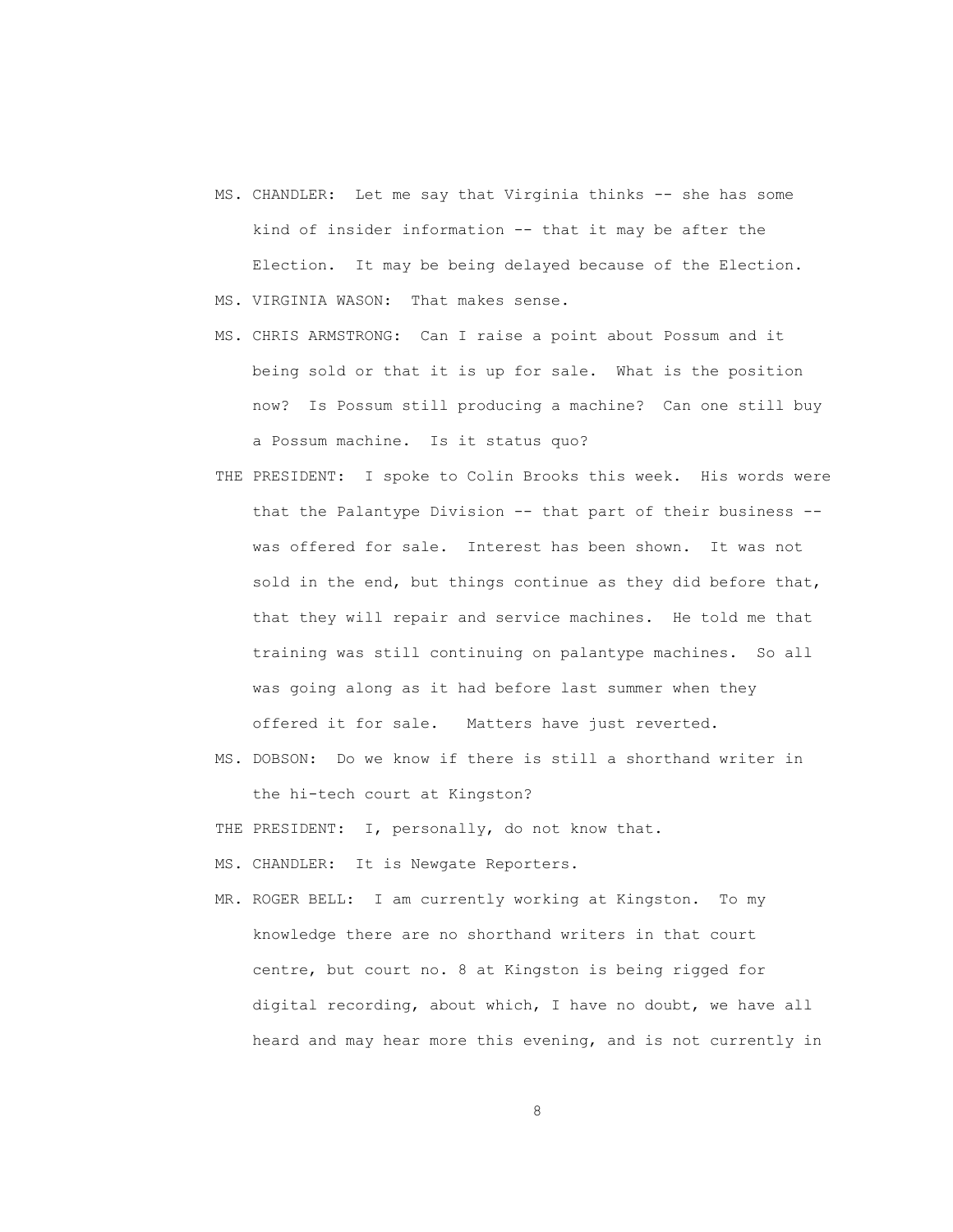use. I gather it is due to start in a month's time. I had hoped to go and see it. As I am going to be there tomorrow and Friday, I might get the chance if I can persuade security to let me in to have a look round. I think you can be pretty confident that there is absolutely no shorthand writing at Kingston. I certainly hope they do not ask me.

- MS. WASON: Can I clarify a point. You said no shorthand writing, but presumably there are loggers there?
- MR. ROGER BELL: Yes, of whom I am one. There will be a logger in the hi-tech court.

While I am on my feet, I popped into the House and good wishes come from Helen, Sue, Mike and various other people whom you all know extremely well who work there. I want to pass those comments on, please.

- THE PRESIDENT: Thank you very much, Roger. Are there any more comments?
- MS. CHANDLER: I would like to ask Roger to clarify a point. When he said that there are no court reporters or shorthand writers, there is a CAT commitment at Kingston, is there not?
- MR. BELL: I did not say there were no court reporters. I understood Lindsay's question to concern shorthand writers. There are no shorthand writers.
- MS. CHANDLER: What about CAT writers?
- MS. DOBSON: Specifically covering the hi-tech court?
- MR. BELL: The answer to that question is that the hi-tech court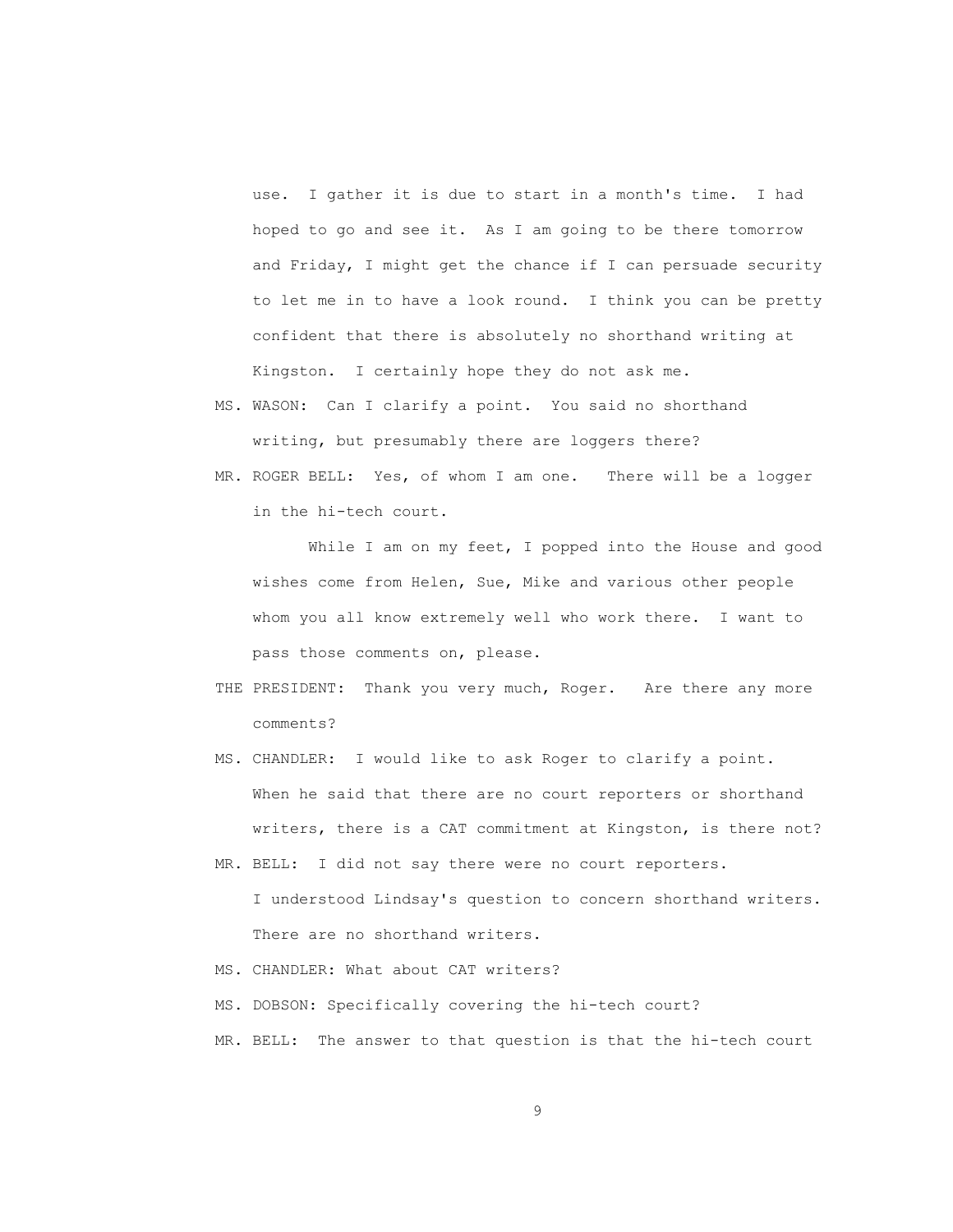is not in use at the moment.

- MS. DOBSON: But will it be covered by either a shorthand writer or a tape logger?
- MR. BELL: I cannot answer that. I do not know the answer to that.
- MS. WASON: I have had news that Bournemouth is going to experiment with digital in October and they will require the loggers to remain logging the digital tapes for at least the time of the experiment, which will be six to eight months. So there is no imminent loss of jobs. It will not affect the CAT writer. The CAT writer will still be required to be in attendance.
- MS. DOBSON: Are you aware of any training which has been going on in relation to the hi-tech court with the court staff?
- MR. BELL: Absolutely not. I learnt about it either by hearing something on the radio or reading about it in the Evening Standard. When I went today -- this is the first time I have been this year because they telephoned me to say they were short -- I asked about the hi-tech court. As I say, it is no. 8. I am afraid I cannot help you with any other information on it. I know that the court has been set up for that purpose. How it will operate, as Virginia said, I do not know.
- MS. WILLETT: Let me add something on the Possum situation. Because, as a palantypist, I have become increasingly